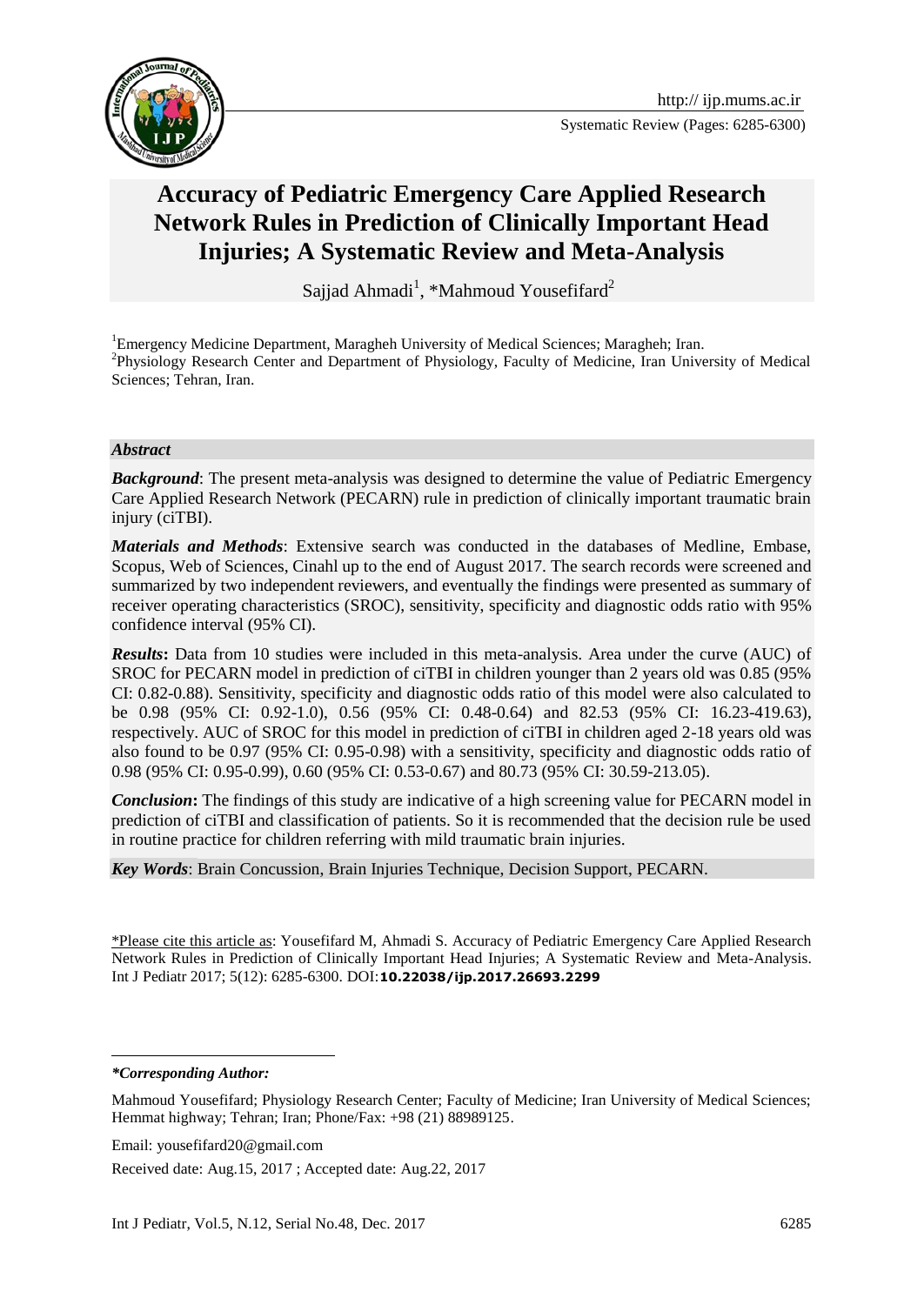# **1- INTRODUCTION**

 Mild traumatic brain injury (mTBI) is one of the most common reasons for emergency department referrals. Epidemiological studies have reported that 765 per 100,000 children experience traumatic brain injuries, of which 9 individuals expire. The reported disability for these injuries reaches up to 20% [\(1\)](#page-9-0).

Computerized Tomography scan (CT scan) and magnetic resonance imaging are the gold standard methods for detection of brain injuries. However, studies have shown that in most mTBI cases undergoing CT scan and other imaging studies are unnecessary [\(2\)](#page-9-1). For instance, in the study conducted by Kuppermann et al. on 42,412 children with mTBI, only 1% was found to have suffered a clinically important traumatic brain injury (ciTBI).

Accordingly, these researchers introduced a decision rule titled Pediatric Emergency Care Applied Research Network (PECARN) [\(3\)](#page-9-2). The model was designed separately for two groups of children younger than 2 years old, and 2 to 18 years old, and helps classifying patients into three groups of low risk, moderate risk and high risk based on the level of consciousness according to Glasgow Coma Scale, presence of palpable skull fracture, altered mental status, scalp hematoma, loss of consciousness for more than 5 seconds, not acting normally per parent, severe injury mechanism, nausea, vomiting and symptoms of basilar skull fracture. In this regard, low risk patients do not require further imaging studies with CT scan, patients with moderate risk should undergo CT scan at their physician's discretion and imaging assessment is considered mandatory for high risk patients. These researchers showed that application of PECARN rule can reduce 58.3% of unnecessary CT scans [\(3\)](#page-9-2). Further investigations also reported that using PECARN rule might be able to improve

decision making in practice [\(4-6\)](#page-9-3). However, the value of PECARN model could be affected by inter-population differences, and no general conclusion has been reached on the application of this instrument in clinical settings. One way to reach a consensus is conducting a systematic review and meta-analysis on this subject, which has not been done yet. In this regard, the present study aimed to assess the value of PECARN rule in classification of children with mTBI, using a meta-analytic approach.

## **2- MATERIALS AND METHODS**

## **2-1. Study design and search strategy**

 In the present systematic review and meta-analysis an extensive search with no language restrictions was conducted in the databases of Medline (via PubMed), Embase, Scopus, Web of Sciences, Cinahl (via Ebsco), according to the Metaanalysis of Observational Studies in Epidemiology (MOOSE) guidelines, up to the end of August 2017. The search was performed based on the keywords related to traumatic brain injury (TBI) combined with Pediatric Emergency Care Applied Research Network OR decision rule. **Table.1** presents the search query for Medline database. It should be mentioned that the search in PubMed included records from PubMed Central as well. In addition, a manual search was also performed in the Google and Google Scholar search engines and the bibliographies of related articles. Finally, to find unpublished data on this topic, the authors of related articles were contacted via email (*Please see the table.1 in the end of paper*).

## **2-2. Inclusion and Exclusion criteria**

Studies evaluating the diagnostic accuracy of PECARN rule for ciTBI in children younger than 18 years old were included in this systematic review. Based on the definition presented in the derivation study of PECARN rule, ciTBI was considered as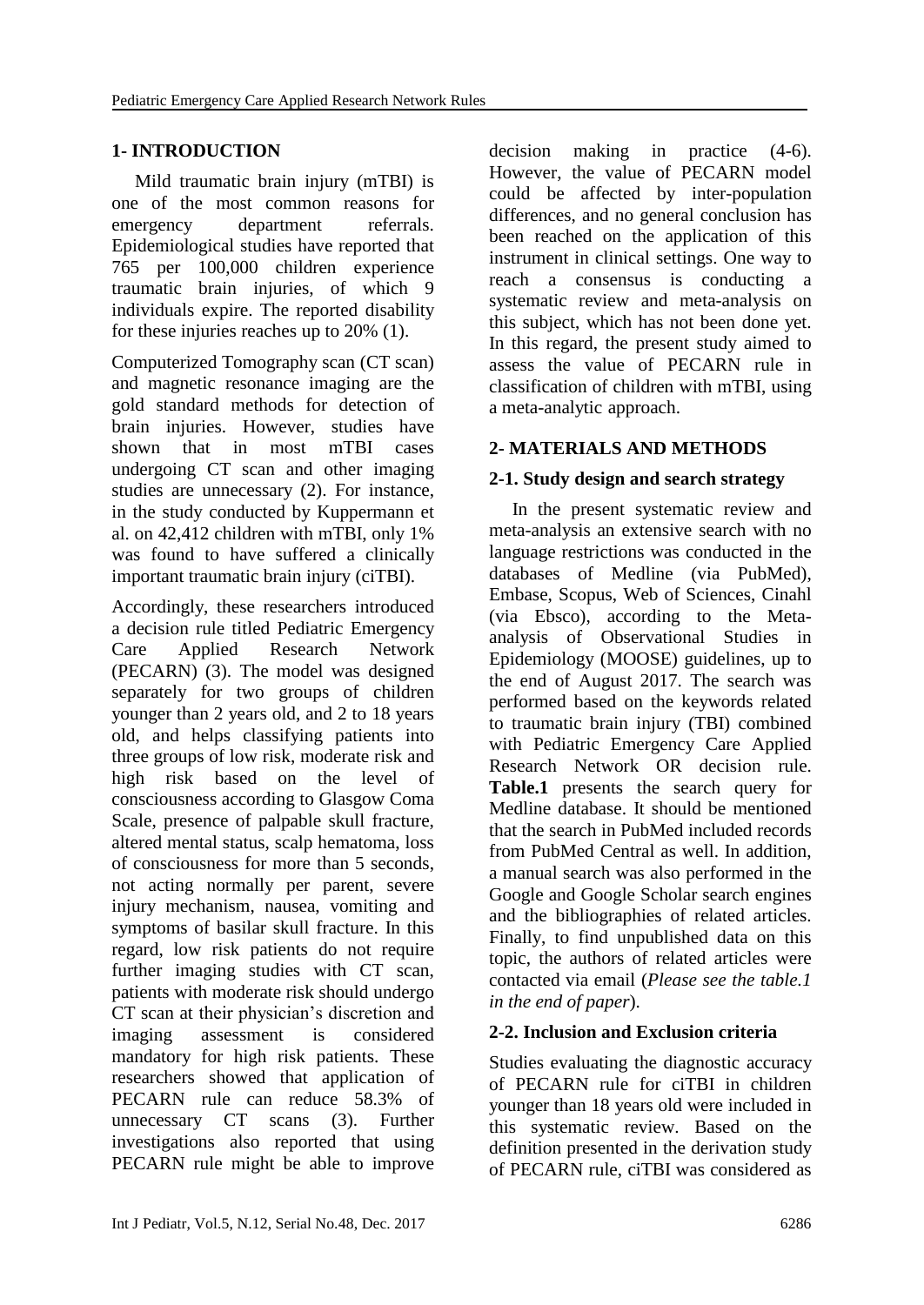death from TBI, need for neurosurgery, intubation more than 24 hours and TBI related admission to hospital for two or more nights, and so studies that have evaluated at least one of these outcomes were included. Exclusion criteria included review articles and unavailability of the results of the study presented as sensitivity, specificity, true positive (TN), true negative (TN), false positive (FP), and false negative (FN) values, even after two attempts of contacting the authors for acquiring their data. It should be mentioned that in two articles derivation and validation of the PECARN rule were reported simultaneously, from which data in the validation were included in this study to minimize heterogeneity.

# **2-3. Data synthesis and Quality control**

Screening method and summarization of data have been further described in previous publications of the authors [\(7-22\)](#page-10-0). Briefly, two independent reviewers screened the articles based on their titles and abstracts and then read the complete texts of the related studies, summarized their data and recorded them in a checklist. The checklist included information on the first author of the study, publication year, study design (prospective or retrospective), mean and range of the sample population's age, gender distribution, the specialty of the physician evaluating the patients, sample size, number of ciTBI cases and the evaluated outcomes in the study. Diagnostic value of the PECARN rule was also assessed according to the TP, TN, FP and FN figures. Quality control of the articles was performed based on the quality assessment of diagnostic accuracy studies version-2 (QUADAS-2) checklist [\(23\)](#page-11-0).

## **2-4. Statistical analysis**

Analyses were performed using "midas" command in the STATA 14.0 statistical software. Since two separate models have been introduced by the PECARN rule

derivation study for two different age groups, analyses were also performed accordingly. However, three studies have presented their results regardless of the patients' age groups. So initially, the diagnostic value of PECARN rule was evaluated in all ages (0 to 18 years), and then the results were presented separately for the two groups of less than 2 year-olds and 2 to 18 year-olds. For this means, summary of receiver operating characteristics (SROC), sensitivity, specificity, diagnostic score and diagnostic odds ratio with 95% confidence interval (95% CI) were calculated. Deeks' funnel plot asymmetry test was also used to screen for publication bias. Heterogeneity was assessed using I-squared test and its corresponding p value.

# **3- RESULTS**

# **3-1. Characteristics**

 The search yielded 934 records in the databases, of which 37 potentially relevant studies remained after primary screening and elimination of duplicates. After studying the full-texts of these articles, eventually 10 studies were included [\(3-6,](#page-9-2) [24-29\)](#page-11-1) (**Figure.1**). Seven studies had presented their data according to age groups (less than 2 years old, 2 to 18 years old) [\(3-6,](#page-9-2) [24,](#page-11-1) [27,](#page-11-2) [29\)](#page-11-3), while the data in the other 3 were presented for the whole age range of 0 to 18 years [\(25,](#page-11-4) [26,](#page-11-5) [28\)](#page-11-6). These articles included data on a total of 54,785 children and adolescents aged 0 to 18 years, of which 755 (1.38%) had ciTBI. **Table.2** presents the summary of studies included in this systematic review (*Please see the table.2 in the end of paper*).

## **3-2. Quality assessment and risk of bias**

Quality assessment of the articles based on Quadas-2 checklist showed that all the 7 items evaluated via this tool were at an acceptable level nearly in all the included studies. Only presence of selection bias in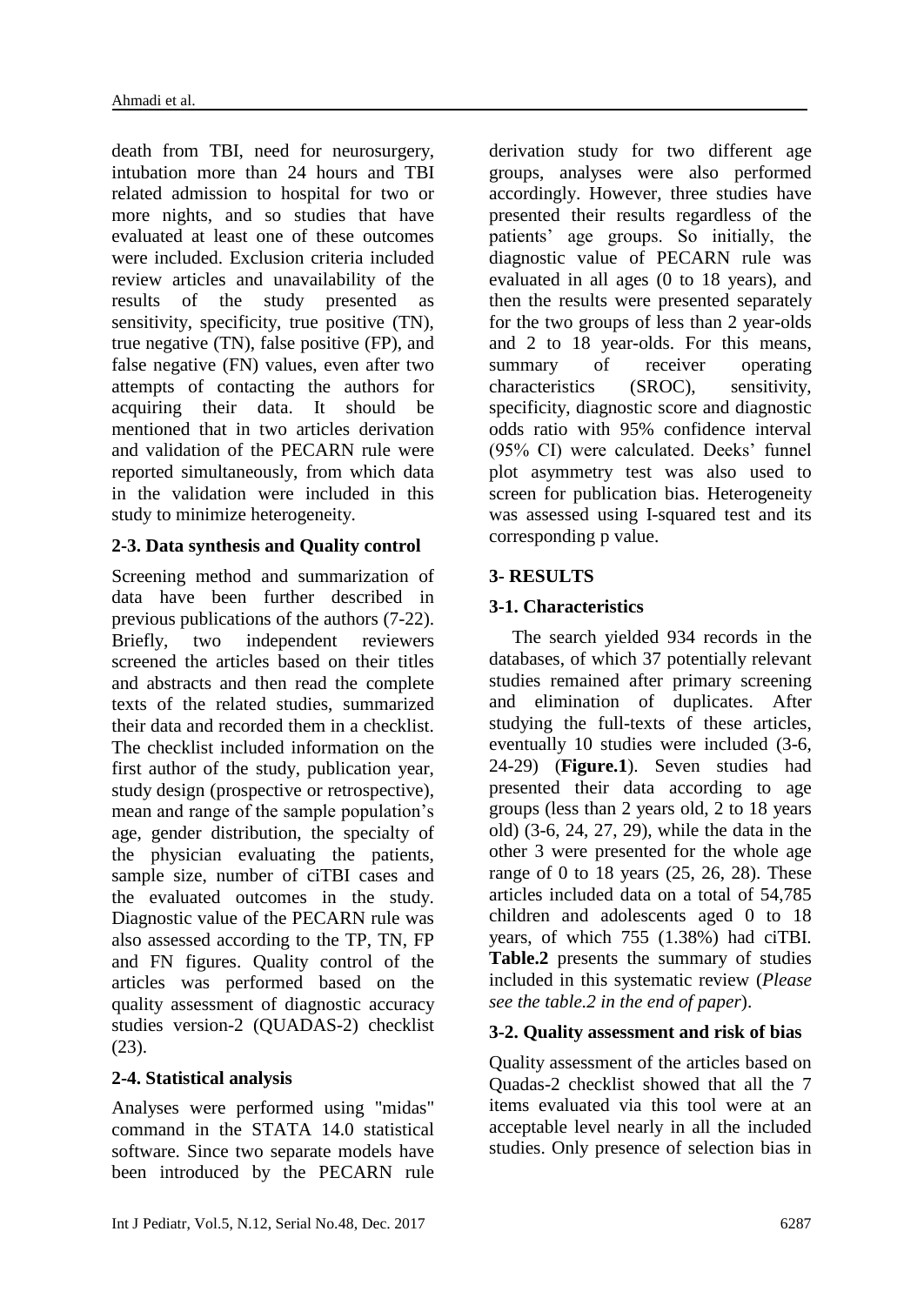2 articles was unclear. The quality status of these articles is presented in **Table.3**. Deeks' funnel plot asymmetry test also found no significant publication bias in the present study (Coefficient= 9.49; 95% CI: -6.83 to 25.82; p=0.23) (**Figure.2**). However, considerable heterogeneity was

observed between the included studies (I-squared values are presented in **Figures 3-6**) (*Please see the table.3 in the end of paper*).



**Fig.1**: Flow diagram of study selection in present meta-analysis.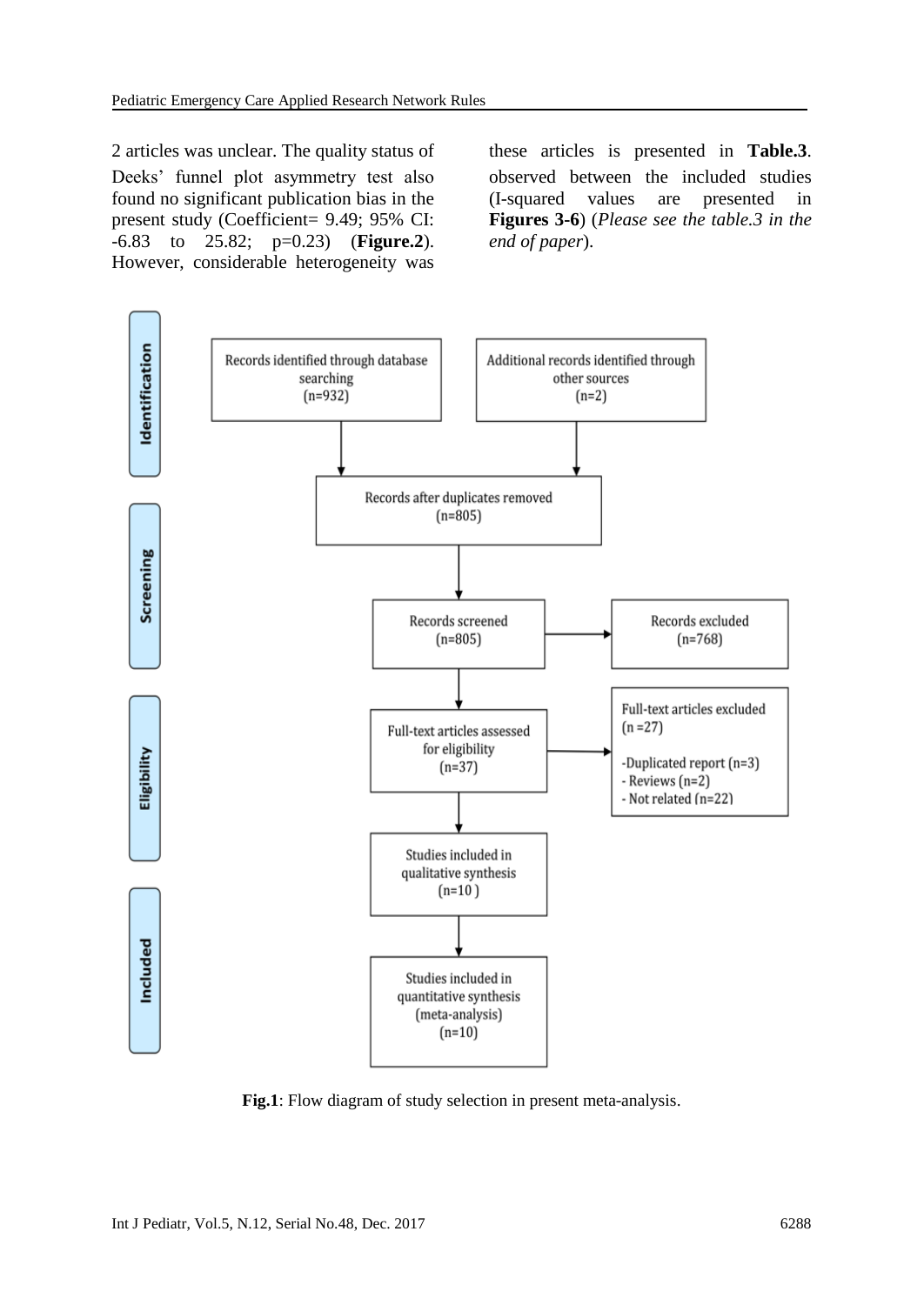

**Fig.2**: Assessment of publication bias based on Deeks' funnel plot asymmetry test.

## **3-3. Meta-analysis**

#### **3-3-1. All age groups**

As mentioned, three studies had evaluated the value of PECARN rule in prediction of ciTBI in all age groups as a whole. Hence, yielded results from other studies were also pooled together and initially, the value of this model was assessed over the total age range of 0 to 18. Analyses showed that the AUC of SROC of PECARN rule in prediction of ciTBI was 0.97 (95% CI: 0.95 to 0.98) (**Figure.3A**). Sensitivity and specificity of this model were also found to be 0.98 (95% CI: 0.96 to 0.99) and 0.54 (95% CI: 0.45 to 0.63). The diagnostic odds ratio of PECARN in this section was also calculated to be 58.28 (95% CI: 24.95 to 136.14) (**Figure.4**).

#### **3-3-2. Age < 2 years old**

AUC of SROC of PECARN model for prediction of ciTBI in children younger

than 2 years old is presented in **Figure.3B**, which was measured to be 0.85 (95% CI: 0.82 to 0.88). Sensitivity, specificity and diagnostic odds ratio of the model were also calculated to be 0.98 (95% CI: 0.92 to 1.0), 0.56 (95% CI: 0.48 to 0.64), and 82.53 (95% CI: 16.23 to 419.63) (**Figure.5**).

#### **3-3-3. Aged 2 to 18 years old**

Analyses in this section found the AUC of this model for prediction of ciTBI in the age group of 2-18 years old to be 0.97 (95% CI: 0.95 to 0.98). Sensitivity, specificity and diagnostic odds ratio of PECARN rule in prediction of ciTBI were also found to be 0.98 (95% CI: 0.95 to 0.99), 0.60 (95% Ci: 0.53 to 0.67), and 80.73 (95% CI: 30.59 to 213.05), respectively (**Figure.6**).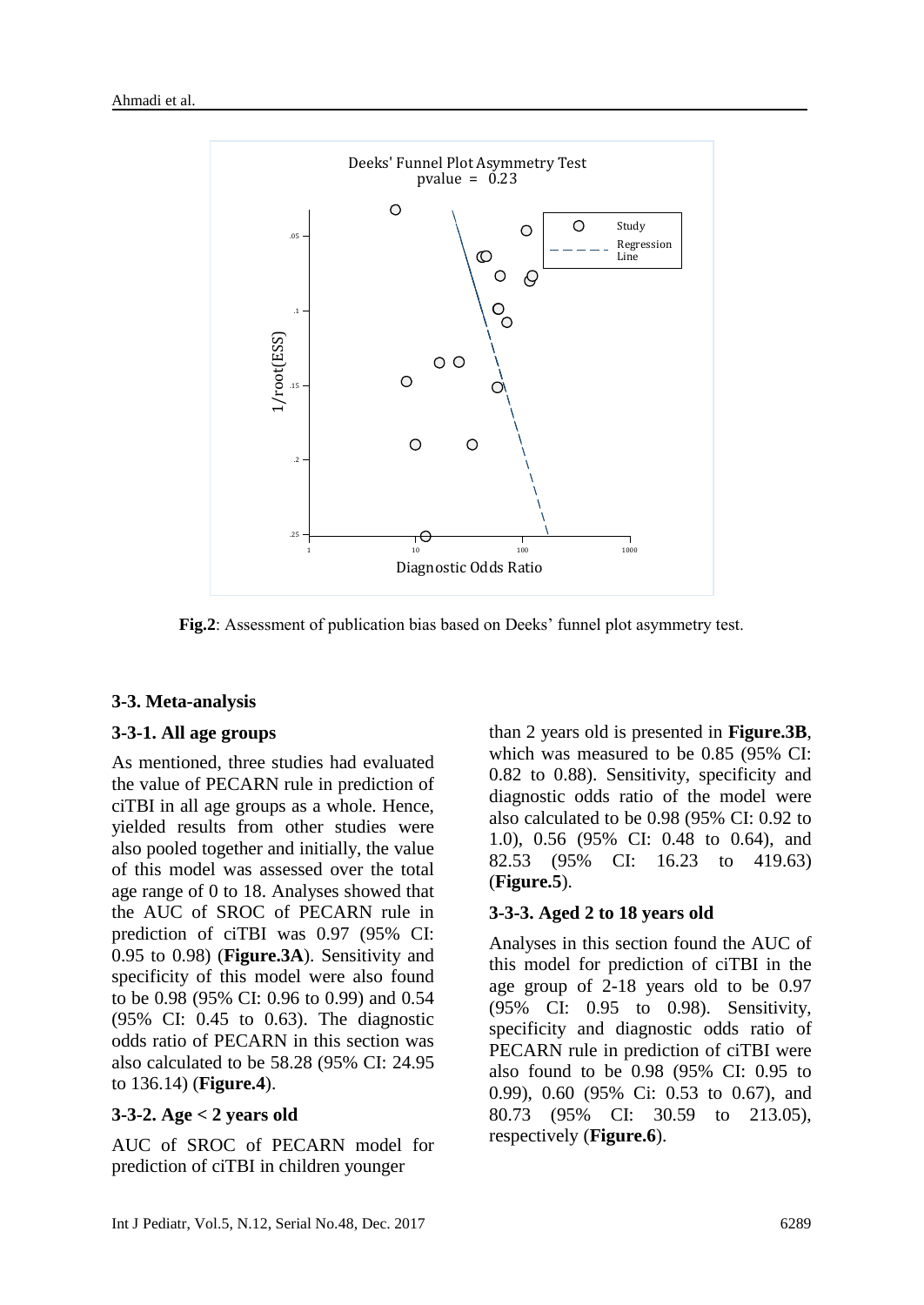

**Fig.3**: Summary receiver operating characteristics of PECARN rule in detection of clinically important traumatic brain injury in all ages (A), ages lower than 2 years (B) and ages between 2 to 18 years (C).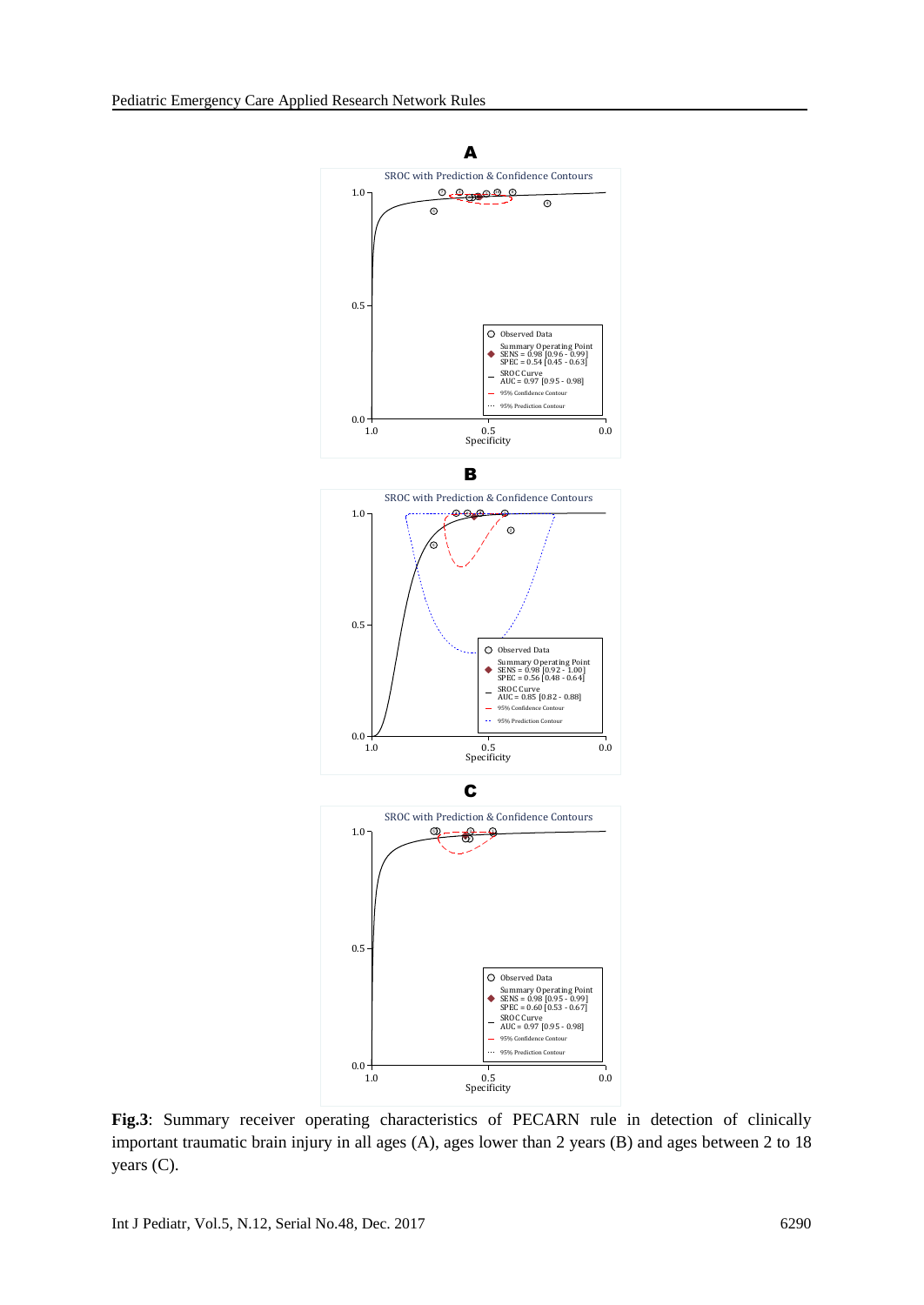

**Fig.4**: Sensitivity, specificity (A) and diagnostic odds ratio (B) of PECARN rule in detection of clinically important traumatic brain injury in all ages.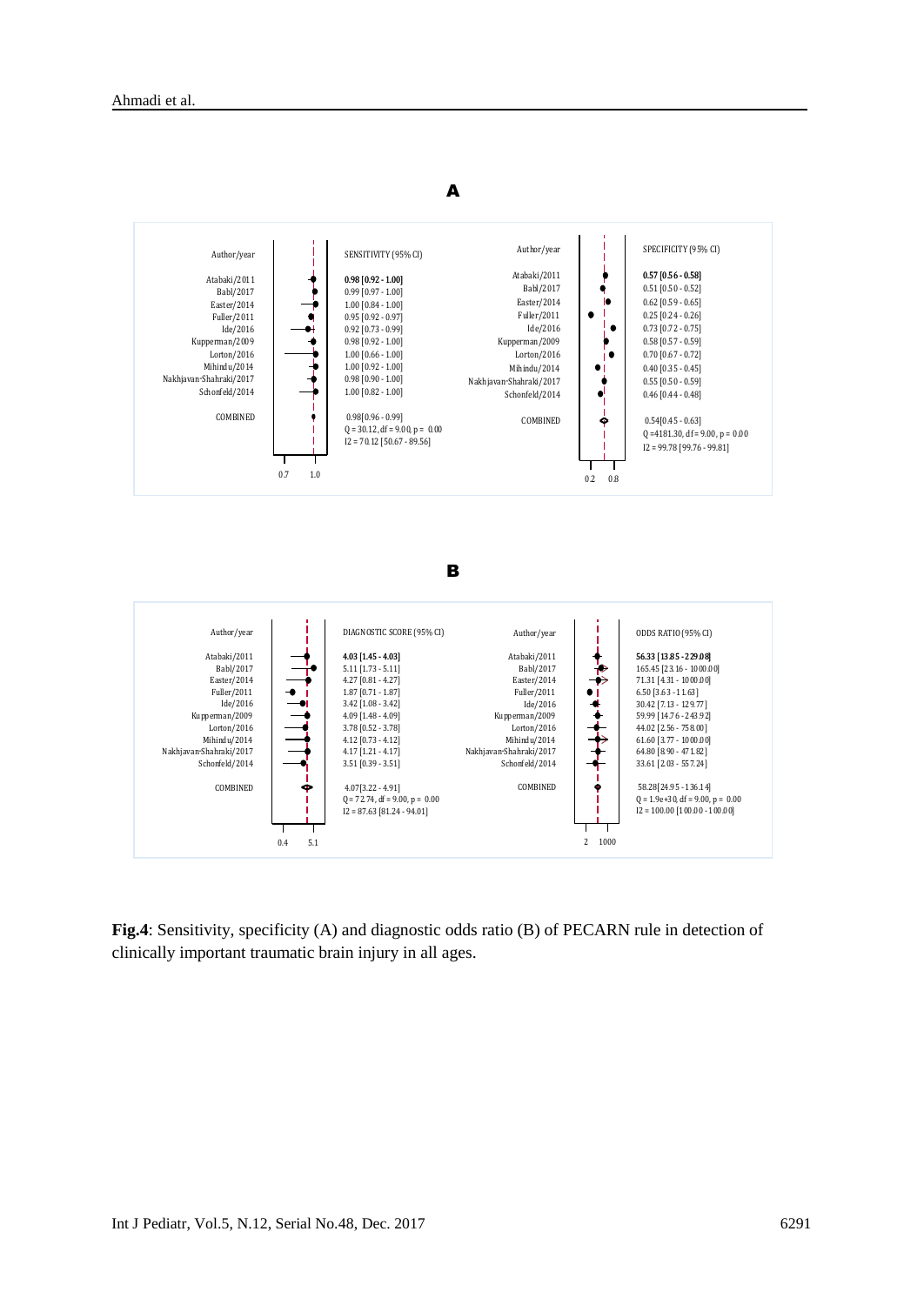

**Fig.5**: Sensitivity, specificity (A) and diagnostic odds ratio (B) of PECARN rule in detection of clinically important traumatic brain injury in ages lower than 2 years.

# Int J Pediatr, Vol.5, N.12, Serial No.48, Dec. 2017 6292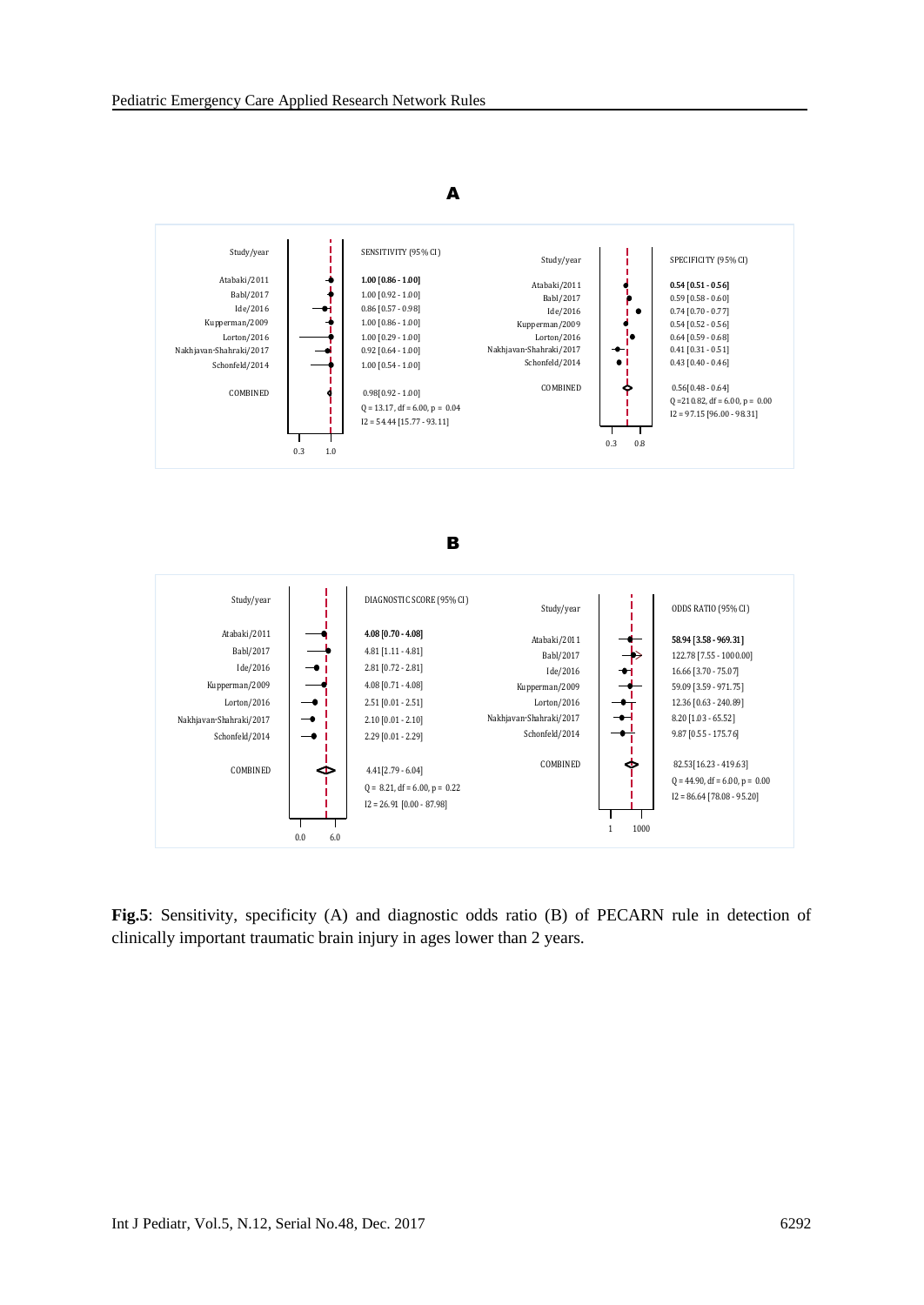

**Fig.6**: Sensitivity, specificity (A) and diagnostic odds ratio (B) of PECARN rule in detection of clinically important traumatic brain injury in ages between 2 to 18 years.

#### **4- DISCUSSION**

 The findings of the present study showed that PECARN rule has a high value as a screening tool for classification of children with mTBI. Sensitivity of this decision instrument in children younger than 2 years and in children older than 2 years of age were 0.98 and 0.97, respectively. The diagnostic odds ratio

calculated for this model is also very high, which confirms the high effectiveness of PECARN rule in routine practice. Nowadays, major attention has been drawn to application of scoring systems and biomarkers for classification of patients [\(30,](#page-11-7) [31\)](#page-11-8). PECARN is one of these tools whose value was confirmed in this study using a meta-analytic approach.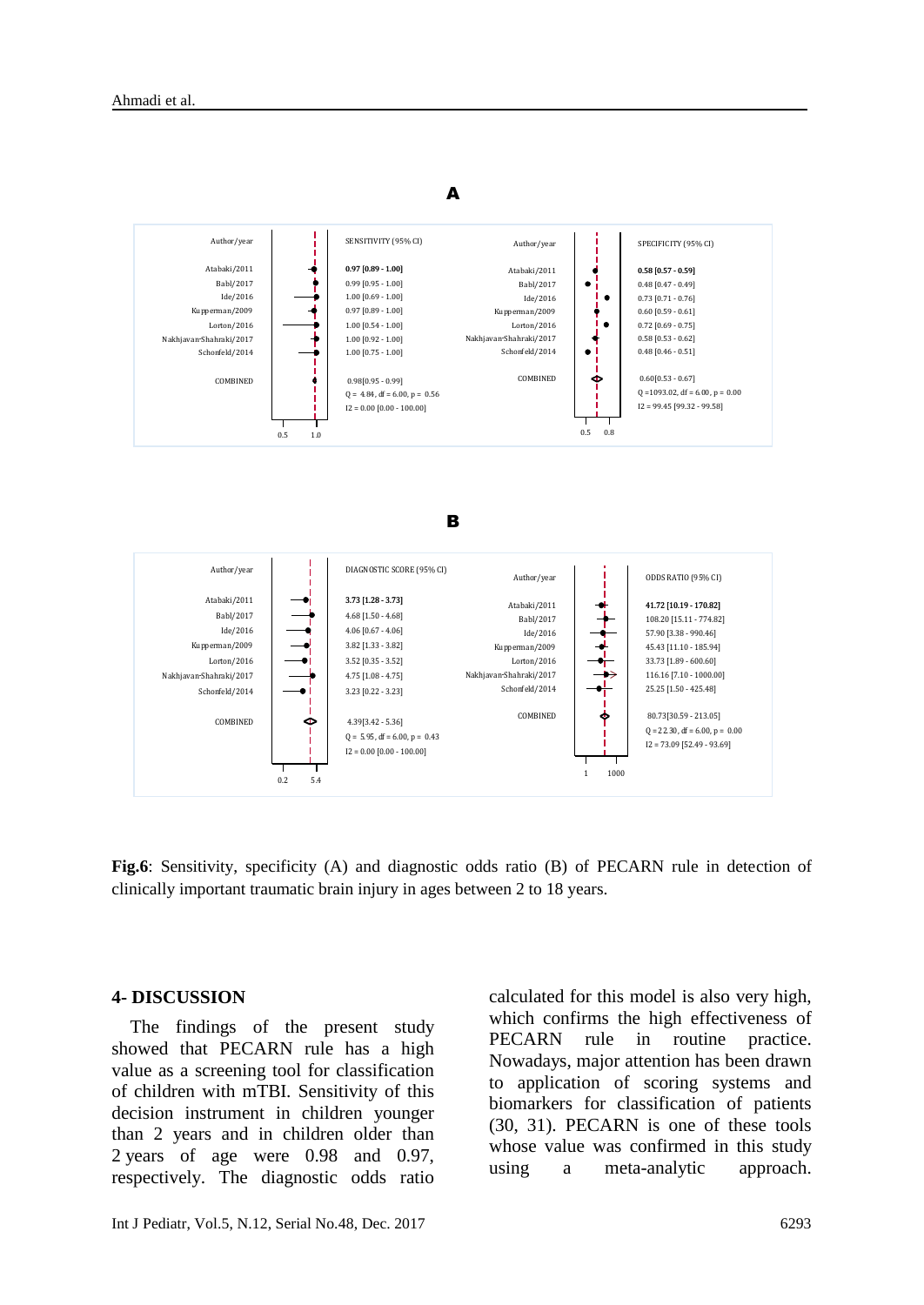Comparable to the present study, Lyttle et al. had also conducted a systematic review in 2012 and showed that this model is designed based on a high methodological standard and provides an acceptable predictive value for mTBI [\(32\)](#page-11-9). Similarly, in their systematic review published in 2011, Pickering et al. showed that the model has a high sensitivity in prediction of ciTBI [\(33\)](#page-11-10). However, the results of two mentioned reviews were merely based on one study which was the derivation study of PECARN rule [\(3\)](#page-9-2), and so there were debates on whether their findings could be generalized to other populations or not.

There are models for this means other than the PECARN rule as well, such as the Canadian assessment of tomography for childhood head injury (CATCH), and children's head injury algorithm for the prediction of important clinical events (CHALICE) whose validity and reliability have been confirmed by various studies [\(4,](#page-9-3) [32,](#page-11-9) [34-37\)](#page-11-11). However, the PECARN rule is superior to them as it has classified children into two age groups of less and greater than 2 years old. Since the trend of brain development is quite different between these two age groups, brain injuries would elicit different clinical signs and symptoms in the two populations and so assessment of patients with two different approaches is considered an advantage for the PECARN model.

In the present systematic review and metaanalysis 10 studies were included who were found to have low risk of bias in their methodologies during quality assessment. Hence, the findings of this study have acceptable validity. Moreover, no publication bias was detected in this survey, which is strength of the study. Presence of significant heterogeneity between included studies is one of this systematic review's limitations. Further analyses were also performed to identify the source of this heterogeneity, but they were unsuccessful. Accordingly, to minimize the effect of this limitation, bivariate mixed-effects binary regression modelling framework was used, which is a type of random effect model.

# **5- CONCLUSIONS**

 For the first time, the present study applied a meta-analytic approach to combine the results all available literature on the diagnostic value of PECARN rule for prediction of ciTBI. The findings were indicative of a high prognostic value for this model in prediction of these injuries and classification of patients according to their need for imaging studies. On this basis, the decision rule is recommended for application in practice.

# **6- CONFLICT OF INTEREST**

All the authors declare that they have no conflict of interest.

# **7- ACKNOWLEDGMENTS**

<span id="page-9-4"></span>This research has been supported by a Maragheh University of Medical Sciences; Maragheh; Iran grant.

# **8- REFERENCES**

<span id="page-9-0"></span>1. Thurman DJ. The epidemiology of traumatic brain injury in children and youths: a review of research since 1990. Journal of child neurology. 2016;31(1):20-7.

<span id="page-9-1"></span>2. Nakhjavan-Shahraki B, Yousefifard M, Oraii A, Sarveazad A, Hajighanbari MJ, Safari S, et al. Prediction of Clinically Important Traumatic Brain Injury in Pediatric Minor Head Trauma; proposing Pediatric Traumatic Brain Injury (PTBI) Prognostic Rule. International Journal of Pediatrics. 2017;5(1):4127-35.

<span id="page-9-2"></span>3. Kuppermann N, Holmes JF, Dayan PS, Hoyle JD, Jr., Atabaki SM, Holubkov R, et al. Identification of children at very low risk of clinically-important brain injuries after head trauma: a prospective cohort study. Lancet (London, England). 2009;374(9696):1160-70.

<span id="page-9-3"></span>4. Babl FE, Borland ML, Phillips N, Kochar A, Dalton S, McCaskill M, et al. Accuracy of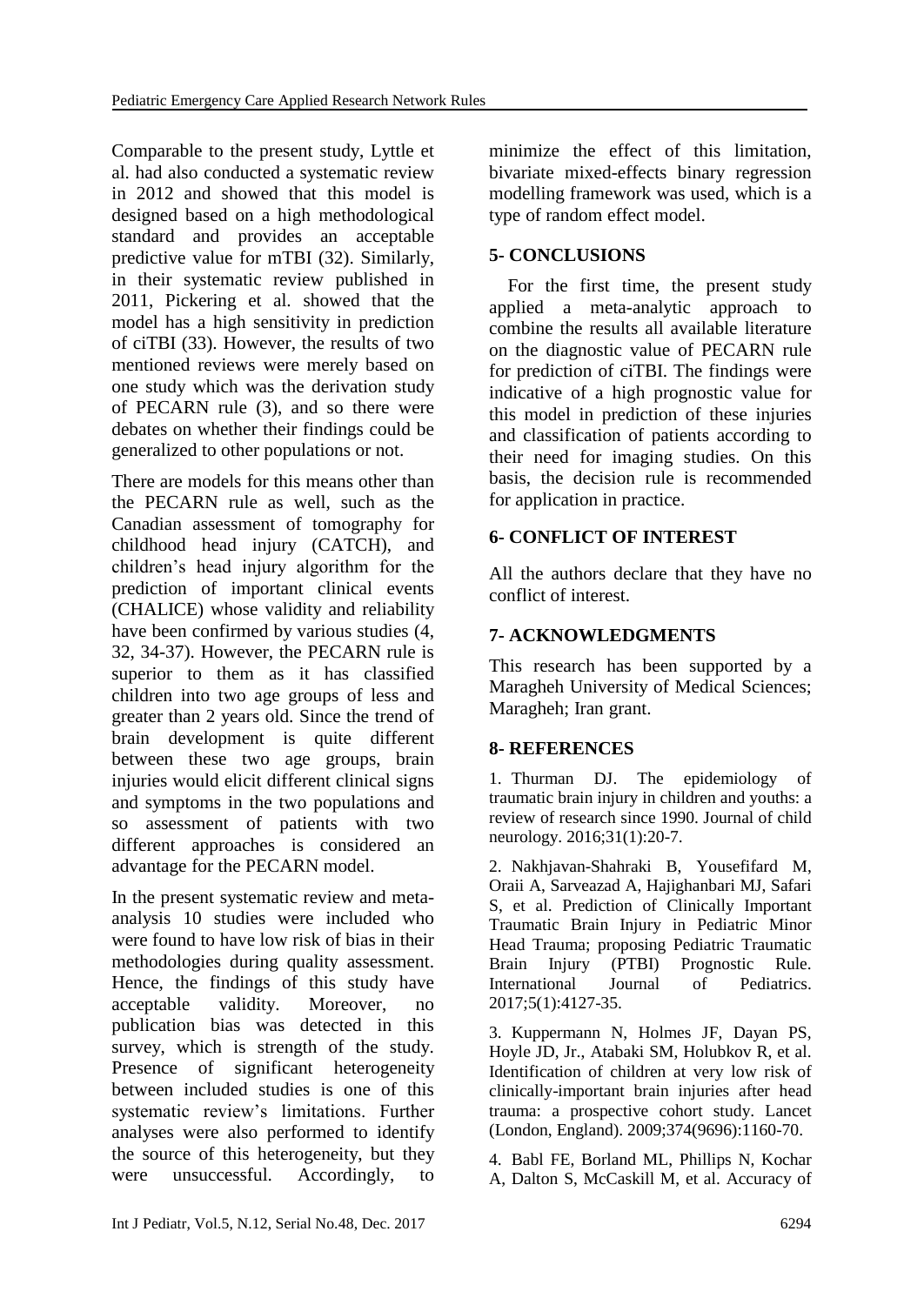<span id="page-10-2"></span><span id="page-10-1"></span>PECARN, CATCH, and CHALICE head injury decision rules in children: a prospective cohort study. Lancet (London, England). 2017;389(10087):2393-402.

5. Lorton F, Poullaouec C, Legallais E, Simon-Pimmel J, Chene MA, Leroy H, et al. Validation of the PECARN clinical decision rule for children with minor head trauma: a French multicenter prospective study. Scandinavian journal of trauma, resuscitation and emergency medicine. 2016;24:98.

6. Nakhjavan-Shahraki B, Yousefifard M, Hajighanbari MJ, Oraii A, Safari S, Hosseini M. Pediatric Emergency Care Applied Research Network (PECARN) prediction rules in identifying high risk children with mild traumatic brain injury. European journal of trauma and emergency surgery : official publication of the European Trauma Society. 2017.

<span id="page-10-0"></span>7. Ebrahimi A, Yousefifard M, Kazemi HM, Rasouli HR, Asady H, Jafari AM, et al. Diagnostic accuracy of chest ultrasonography versus chest radiography for identification of pneumothorax: a systematic review and metaanalysis. Tanaffos. 2014;13(4):29.

8. Ghelichkhani P, Yousefifard M, Nazemi L, Safari S, Hosseini M, Baikpour M, et al. The value of serum β-subunit of human chorionic gonadotropin level in prediction of treatment response to methotrexate in management of ectopic pregnancy; a systematic review and meta-analysis. International Journal of Pediatrics. 2016;4(9):3503-18.

9. Hashemi B, Safari S, Hosseini M, Yousefifard M, Erfani E, Baratloo A, et al. A Systematic Review of Iranian Experiences in Seismo-Nephrology. Arch Trauma Res. 2016;5(2):e28796.

10. Hassanzadeh‐Rad A, Yousefifard M, Katal S, Asady H, Fard‐Esfahani A, Moghadas Jafari A, et al. The value of 18F‐fluorodeoxyglucose positron emission tomography for prediction of treatment response in gastrointestinal stromal tumors: a systematic review and meta‐analysis. Journal of gastroenterology and hepatology. 2016;31(5):929-35.

11. Hosseini M, Ghelichkhani P, Baikpour M, Tafakhori A, Asady H, Haji Ghanbari MJ, et al. Diagnostic Accuracy of Ultrasonography and Radiography in Detection of Pulmonary Contusion; a Systematic Review and Meta-Analysis. Emergency. 2015;3(4):127-36.

12. Hosseini M, Yousefifard M, Aziznejad H, Nasirinezhad F. The effect of bone marrow– derived mesenchymal stem cell transplantation on allodynia and hyperalgesia in neuropathic animals: a systematic review with metaanalysis. Biology of Blood and Marrow Transplantation. 2015;21(9):1537-44.

13. Hosseini M, Yousefifard M, Baikpour M, Rahimi-Movaghar V, Nasirinezhad F, Younesian S, et al. The efficacy of Schwann cell transplantation on motor function recovery after spinal cord injuries in animal models: a systematic review and meta-analysis. Journal of chemical neuroanatomy. 2016;78:102-11.

14. Izadi A, Yousefifard M, Nakhjavan-Shahraki B, Baikpour M, Mirzay Razaz J, Ataei N, et al. Value of plasma/serum neutrophil gelatinase-associated lipocalin in detection of pediatric acute kidney injury; a systematic review and meta-analysis. International Journal of Pediatrics. 2016;4(11):3815-36.

15. Izadi A, Yousefifard M, Nakhjavan-Shahraki B, Baikpour M, Mirzay Razaz J, Hosseini M. Diagnostic value of Urinary Neutrophil Gelatinase-Associated Lipocalin (NGAL) in detection of pediatric acute kidney injury; a systematic review and meta-analysis. International Journal of Pediatrics. 2016;4(11):3875-95.

16. Nakhjavan-Shahraki B, Yousefifard M, Ataei N, Baikpour M, Ataei F, Bazargani B, et al. Accuracy of cystatin C in prediction of acute kidney injury in children; serum or urine levels: which one works better? A systematic review and meta-analysis. BMC nephrology. 2017;18(1):120.

17. Nakhjavan-Shahraki B, Yousefifard M, Oraii A, Sarveazad A, Hosseini M. Metaanalysis of neuron specific enolase in predicting pediatric brain injury outcomes. EXCLI Journal. 2017;16:995-1008.

18. Rahimi-Movaghar V, Yousefifard M, Ghelichkhani P, Baikpour M, Tafakhori A, Asady H, et al. Application of Ultrasonography and Radiography in Detection of Hemothorax; a Systematic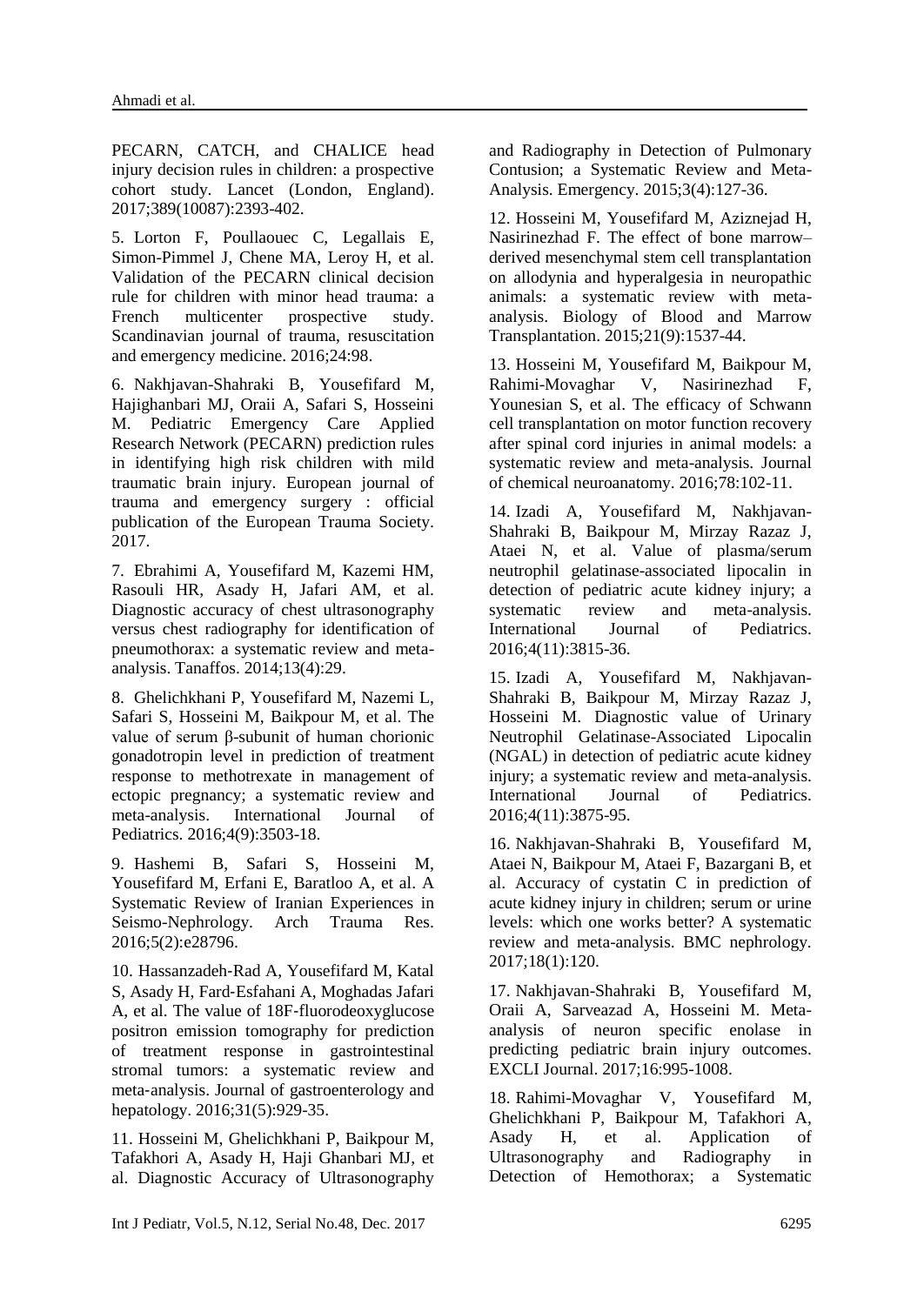Review and Meta-Analysis. Emergency. 2016;4(3):116-26.

19. Safari S, Yousefifard M, Hashemi B, Baratloo A, Forouzanfar MM, Rahmati F, et al. The value of serum creatine kinase in predicting the risk of rhabdomyolysis-induced acute kidney injury: a systematic review and meta-analysis. Clin Exp Nephrol. 2016;20(2):153-61.

20. Yousefifard M, Baikpour M, Ghelichkhani P, Asady H, Darafarin A, Amini Esfahani MR, et al. Comparison of Ultrasonography and Radiography in Detection of Thoracic Bone Fractures; a Systematic Review and Meta-Analysis. Emergency. 2015;4(2):55–64.

<span id="page-11-12"></span>21.Yousefifard M, Rahimi-Movaghar V, Baikpour M, Ghelichkhani P, Hosseini M, Jafari A, et al. Early versus late spinal decompression surgery in treatment of traumatic spinal cord injuries; a systematic review and meta-analysis. Emergency. 2017;5(1):e37.

<span id="page-11-13"></span>22.Yousefifard M, Rahimi-Movaghar V, Nasirinezhad F, Baikpour M, Safari S, Saadat S, et al. Neural stem/progenitor cell transplantation for spinal cord injury treatment; A systematic review and metaanalysis. Neuroscience. 2016;322:377-97.

<span id="page-11-0"></span>23.Whiting PF, Rutjes AW, Westwood ME, Mallett S, Deeks JJ, Reitsma JB, et al. QUADAS-2: a revised tool for the quality assessment of diagnostic accuracy studies. Annals of internal medicine. 2011;155(8):529- 36.

<span id="page-11-1"></span>24.Atabaki SM, Hoyle JD, Jr., Schunk JE, Monroe DJ, Alpern ER, Quayle KS, et al. Comparison of Prediction Rules and Clinician Suspicion for Identifying Children With Clinically Important Brain Injuries After Blunt Head Trauma. Academic emergency medicine: official journal of the Society for Academic Emergency Medicine. 2016;23(5):566-75.

<span id="page-11-4"></span>25. Easter JS, Bakes K, Dhaliwal J, Miller M, Caruso E, Haukoos JS. Comparison of PECARN, CATCH, and CHALICE rules for children with minor head injury: a prospective cohort study. Annals of emergency medicine. 2014;64(2):145-52, 52.e1-5.

<span id="page-11-17"></span><span id="page-11-16"></span><span id="page-11-15"></span>26. Fuller G, Dunning J, Batchelor J, Lecky F. An External Validation of the PECARN Clinical Decision Rule for CT Head Imaging of Infants with Minor Head Injury. Brain Inj. 2012;26(4-5):429-30.

<span id="page-11-2"></span>27. Ide K, Uematsu S, Tetsuhara K, Yoshimura S, Kato T, Kobayashi T. External Validation of the PECARN Head Trauma<br>Prediction Rules in Japan. Academic Prediction Rules in Japan. emergency medicine : official journal of the Society for Academic Emergency Medicine. 2017;24(3):308-14.

<span id="page-11-6"></span>28. Mihindu E, Bhullar I, Tepas J, Kerwin A. Computed tomography of the head in children with mild traumatic brain injury. The American surgeon. 2014;80(9):841-3.

<span id="page-11-3"></span>29. Schonfeld D, Bressan S, Da Dalt L, Henien MN, Winnett JA, Nigrovic LE. Pediatric Emergency Care Applied Research Network head injury clinical prediction rules are reliable in practice. Archives of disease in childhood. 2014;99(5):427-31.

<span id="page-11-7"></span>30. Safari S, Yousefifard M, Hashemi B, Baratloo A, Forouzanfar MM, Rahmati F, et al. The Role of Scoring Systems and Urine Dipstick in Prediction of Rhabdomyolysisinduced Acute Kidney Injury: a Systematic Review. Iran J Kidney Dis. 2016;10(3):101-6.

<span id="page-11-14"></span><span id="page-11-8"></span>31. Shojaee M, Dolatabadi AA, Sabzghabaei A, Malekirastekenari A, Faridaalaee G, Yousefifard M, et al. New scoring system for intra-abdominal injury diagnosis after blunt trauma. Chinese journal of traumatology. 2014;17(1):19-24.

<span id="page-11-9"></span>32. Lyttle MD, Crowe L, Oakley E, Dunning J, Babl FE. Comparing CATCH, CHALICE and PECARN clinical decision rules for paediatric head injuries. Emergency medicine journal : EMJ. 2012;29(10):785-94.

<span id="page-11-10"></span>33. Pickering A, Harnan S, Fitzgerald P, Pandor A, Goodacre S. Clinical decision rules for children with minor head injury: a systematic review. Archives of disease in childhood. 2011;96(5):414-21.

<span id="page-11-11"></span><span id="page-11-5"></span>34. Babl FE, Bressan S. Physician practice and PECARN rule outperform CATCH and CHALICE rules based on the detection of traumatic brain injury as defined by PECARN. Evidence-based medicine. 2015;20(1):33-4.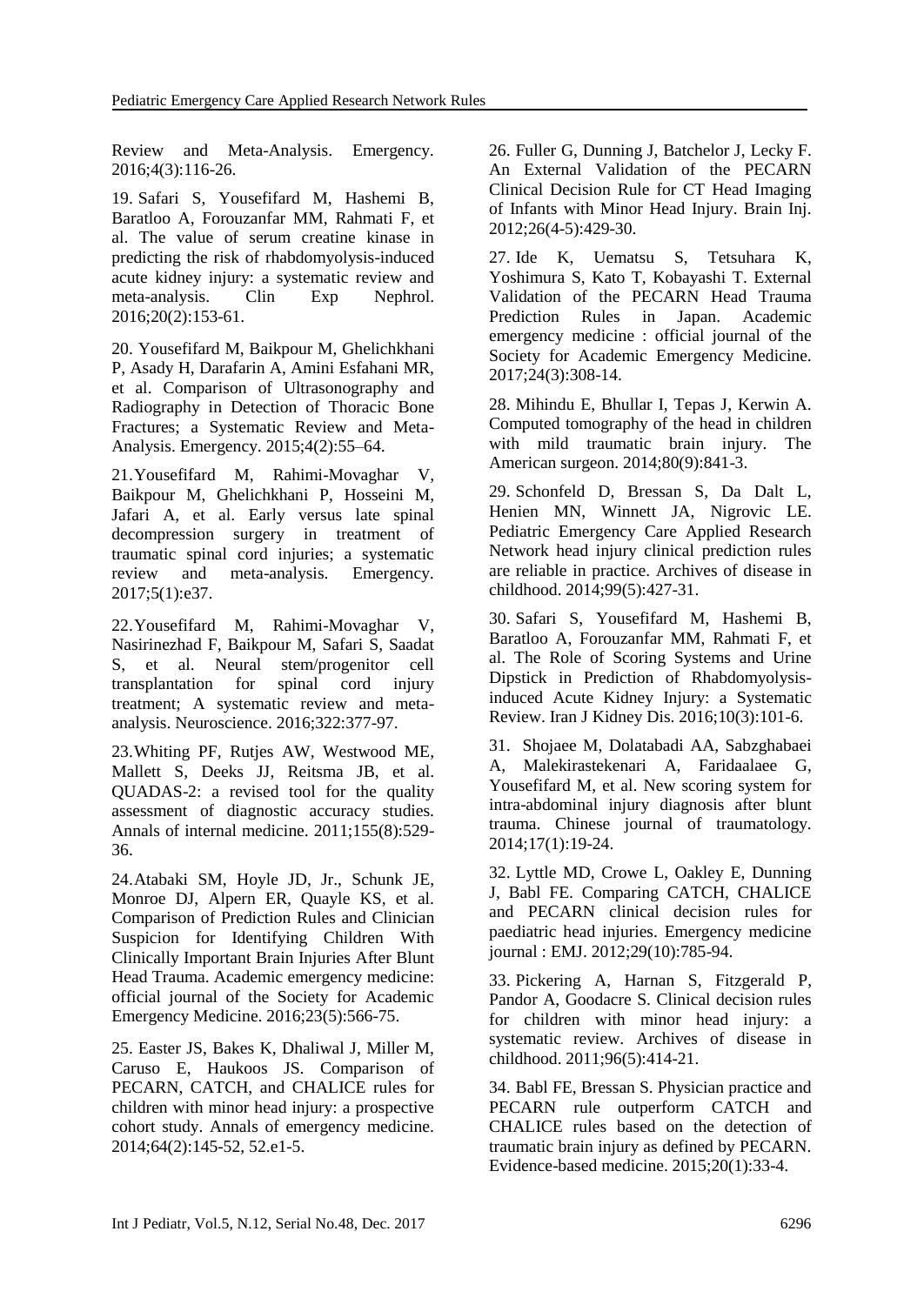35. Babl FE, Bressan S. Prediction rule: Physician practice and PECARN rule outperform CATCH and CHALICE rules based on the detection of traumatic brain injury as defined by PECARN. Evidencebased medicine. 2015;20(1):33-4.

36. Lyttle MD, Cheek JA, Blackburn C, Oakley E, Ward B, Fry A, et al. Applicability of the CATCH, CHALICE and PECARN

paediatric head injury clinical decision rules: pilot data from a single Australian centre. Emergency medicine journal : EMJ. 2013;30(10):790-4.

37. Thiam DW, Yap SH, Chong SL. Clinical Decision Rules for Paediatric Minor Head Injury: Are CT Scans a Necessary Evil? Annals of the Academy of Medicine, Singapore. 2015;44(9):335-41.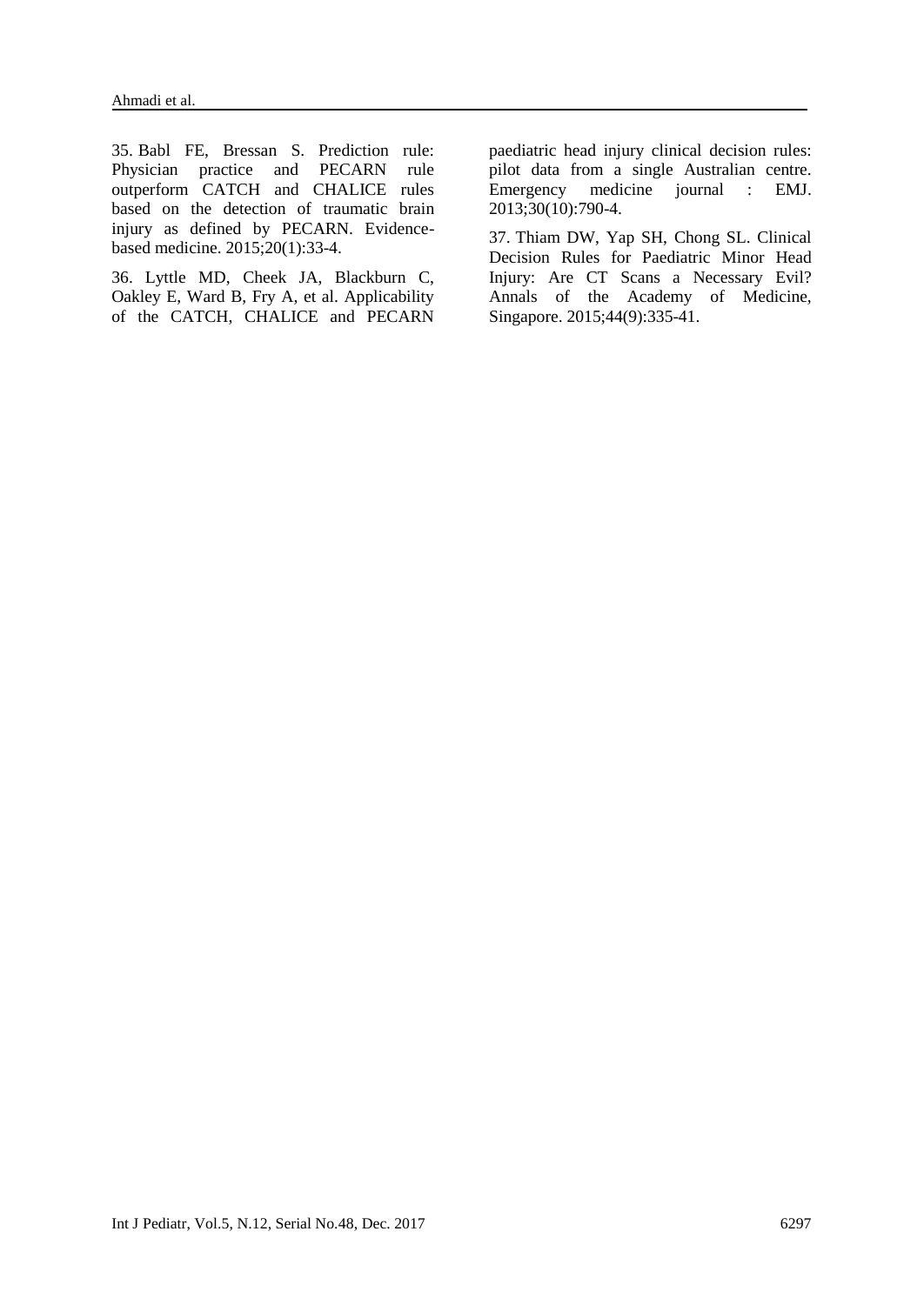#### **Table-1**: Search query in PubMed

| Database             | Query                                                                                                                                        |
|----------------------|----------------------------------------------------------------------------------------------------------------------------------------------|
|                      |                                                                                                                                              |
| Medline (via PubMed) | (("Pediatric Emergency Care Applied Research Network"[tiab] OR "PECARN"[tiab] OR "decision rule"[tiab] OR "Decision Support                  |
|                      | Techniques"[Mesh] OR "Decision Support Techniques"[tiab] OR "Decision Support Technique"[tiab] OR "Technique, Decision Support"[tiab]        |
|                      | OR "Techniques, Decision Support"[tiab] OR "Decision Support Technics"[tiab] OR "Decision Support Technic"[tiab] OR "Technic, Decision       |
|                      | Support"[tiab] OR "Technics, Decision Support"[tiab] OR "Decision Aids"[tiab] OR "Aid, Decision"[tiab] OR "Aids, Decision"[tiab] OR          |
|                      | "Decision Aid"[tiab] OR "Models, Decision Support"[tiab] OR "Decision Support Model"[tiab] OR "Decision Support Models"[tiab] OR             |
|                      | "Model, Decision Support"[tiab] OR "Decision Analysis"[tiab] OR "Analyses, Decision"[tiab] OR "Decision Analyses"[tiab] OR "Analysis,        |
|                      | Decision"[tiab] OR "Decision Modeling"[tiab] OR "Modeling, Decision"[tiab] OR "Clinical Prediction Rule"[tiab] OR "Clinical Prediction       |
|                      | Rules"[tiab] OR "Prediction Rule, Clinical"[tiab] OR "Prediction Rules, Clinical"[tiab] OR "Rule, Clinical Prediction"[tiab] OR "Rules,      |
|                      | Clinical Prediction"[tiab])) AND ("Brain Concussion"[Mesh] OR "Brain Injuries"[Mesh] OR "Brain Injuries, Traumatic"[Mesh] OR "Brain          |
|                      | Concussion"[tiab] OR "Brain Injuries"[tiab] OR "Brain Injuries, Traumatic"[tiab] OR "Brain Concussions"[tiab] OR "Concussion, Brain"[tiab]   |
|                      | OR "Commotio Cerebri"[tiab] OR "Cerebral Concussion"[tiab] OR "Cerebral Concussions"[tiab] OR "Concussion, Cerebral"[tiab] OR                |
|                      | "Concussion, Intermediate" [tiab] OR "Intermediate Concussion" [tiab] OR "Intermediate Concussions" [tiab] OR "Concussion, Severe" [tiab] OR |
|                      | "Severe Concussion" [tiab] OR "Severe Concussions" [tiab] OR "Concussion, Mild" [tiab] OR "Mild Concussion" [tiab] OR "Mild                  |
|                      | Concussions"[tiab] OR "Mild Traumatic Brain Injury"[tiab] OR "Injuries, Brain"[tiab] OR "Brain Injury"[tiab] OR "Injury, Brain"[tiab] OR     |
|                      | "Injuries, Acute Brain"[tiab] OR "Acute Brain Injuries"[tiab] OR "Acute Brain Injury"[tiab] OR "Brain Injury, Acute"[tiab] OR "Injury, Acute |
|                      | Brain"[tiab] OR "Brain Injuries, Acute"[tiab] OR "Brain Lacerations"[tiab] OR "Brain Laceration"[tiab] OR "Laceration, Brain"[tiab] OR       |
|                      | "Lacerations, Brain"[tiab] OR "Brain Injuries, Focal"[tiab] OR "Brain Injury, Focal"[tiab] OR "Focal Brain Injury"[tiab] OR "Injuries, Focal |
|                      | Brain"[tiab] OR "Injury, Focal Brain"[tiab] OR "Focal Brain Injuries"[tiab] OR "Brain Injury, Traumatic"[tiab] OR "Traumatic Brain           |
|                      | Injuries"[tiab] OR "Trauma, Brain"[tiab] OR "Brain Trauma"[tiab] OR "Brain Traumas"[tiab] OR "Traumas, Brain"[tiab] OR "TBI (Traumatic       |
|                      | Brain Injury)"[tiab] OR "Encephalopathy, Traumatic"[tiab] OR "Encephalopathies, Traumatic"[tiab] OR "Traumatic Encephalopathies"[tiab]       |
|                      | OR "Injury, Brain, Traumatic" [tiab] OR "Traumatic Encephalopathy" [tiab] OR "TBIs (Traumatic Brain Injuries)" [tiab] OR "TBI (Traumatic     |
|                      | Brain Injuries)"[tiab] OR "Traumatic Brain Injury"[tiab] OR "TBI"[tiab])).                                                                   |
|                      |                                                                                                                                              |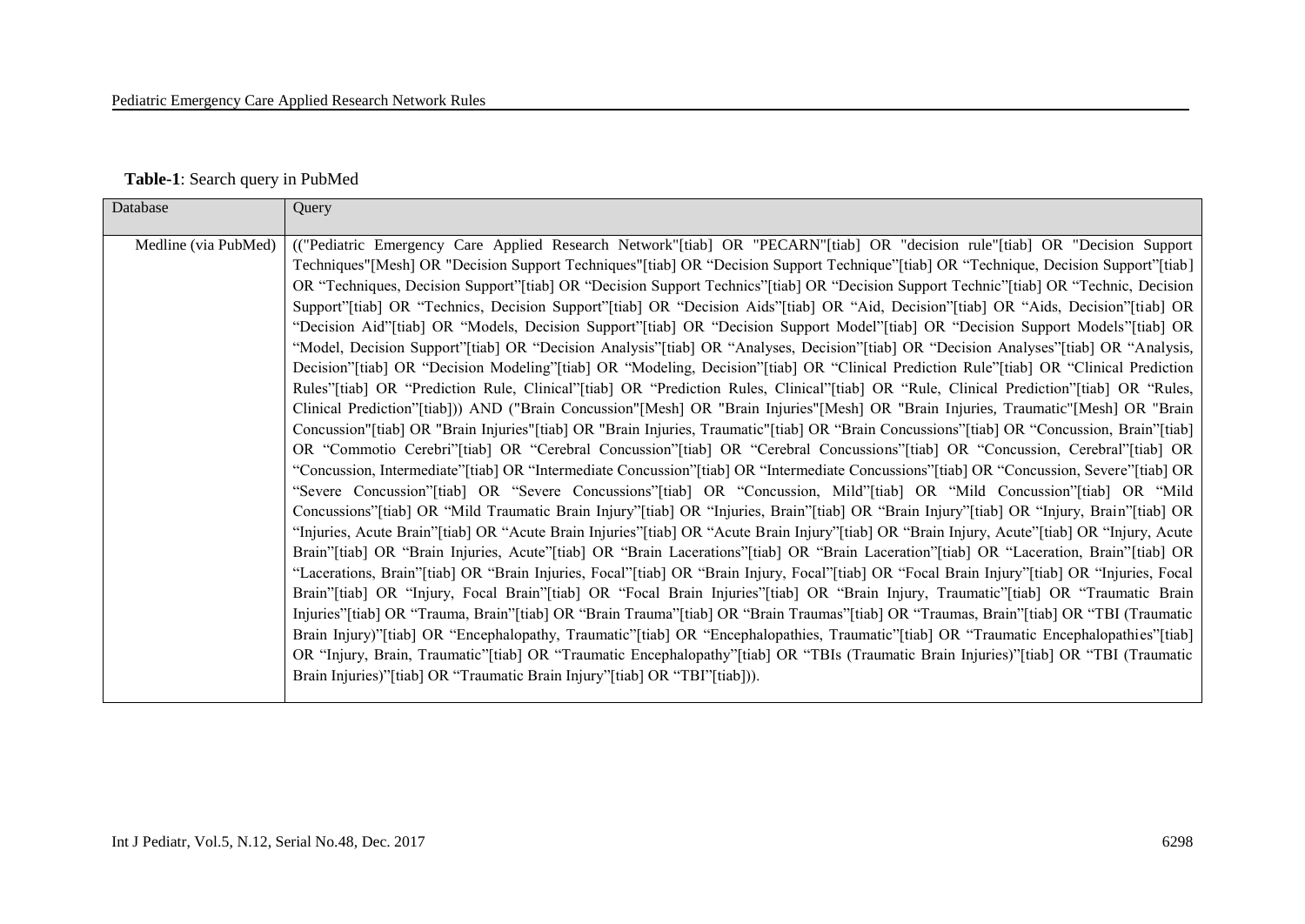| Author, Year; Country                     | Design of study | Severity of<br>injury | Mean age<br>(year) |                 |           | Sample size |                  |
|-------------------------------------------|-----------------|-----------------------|--------------------|-----------------|-----------|-------------|------------------|
|                                           |                 |                       |                    | Male gender (n) | Assessor  | Total       | No CiTBI / CiTBI |
| Atabaki, 2011; US (24)                    | Prospective     | Minor                 | 6.8                | 5322            | Clinician | 8627        | 8540 / 87        |
| Babl, 2017; Australia and New Zealand (4) | Prospective     | Minor                 | 5.7                | NR              | $\rm EP$  | 18913       | 18753 / 160      |
| Easter, 2014; US (25)                     | Prospective     | Minor                 | 6.1                | 650             | Clinician | 981         | 960 / 21         |
| Fuller, 2011; England (26)                | Retrospective   | Minor                 | 5.7                | 6770            | NR        | 10415       | 10169 / 246      |
| Ide, 2016; Japan (27)                     | Retrospective   | Minor                 | 3.3                | 1398            | NR        | 2208        | 2184 / 24        |
| Kupperman, 2009; US (3)                   | Prospective     | Minor                 | 7.1                | NR              | EP        | 8627        | 8539 / 88        |
| Lorton, 2016; France (5)                  | Prospective     | Minor                 | 3                  | 955             | Clinician | 1499        | 1490/9           |
| Mihindu, 2014; US (28)                    | Retrospective   | Minor                 | 2 to 17            | $\rm NR$        | $\rm NR$  | 493         | 447/46           |
| Nakhjavan Shahraki, 2017; Iran (6)        | Prospective     | Minor                 | 7.9                | 471             | $\rm EP$  | 594         | 539 / 55         |
| Schonfeld, 2014; US and Italy (29)        | Prospective     | Minor                 | 0 to 18            | 1439            | Clinician | 2428        | 2409 / 19        |

#### **Table-2**: Summary of included studies

CiTBI: Clinically important traumatic brain injury, including death from traumatic brain injury (TBI), need for neurosurgery, intubation more than 24 hours and TBI related admission to hospital for two or more nights; EP: Emergency physician; NR: Not reported.